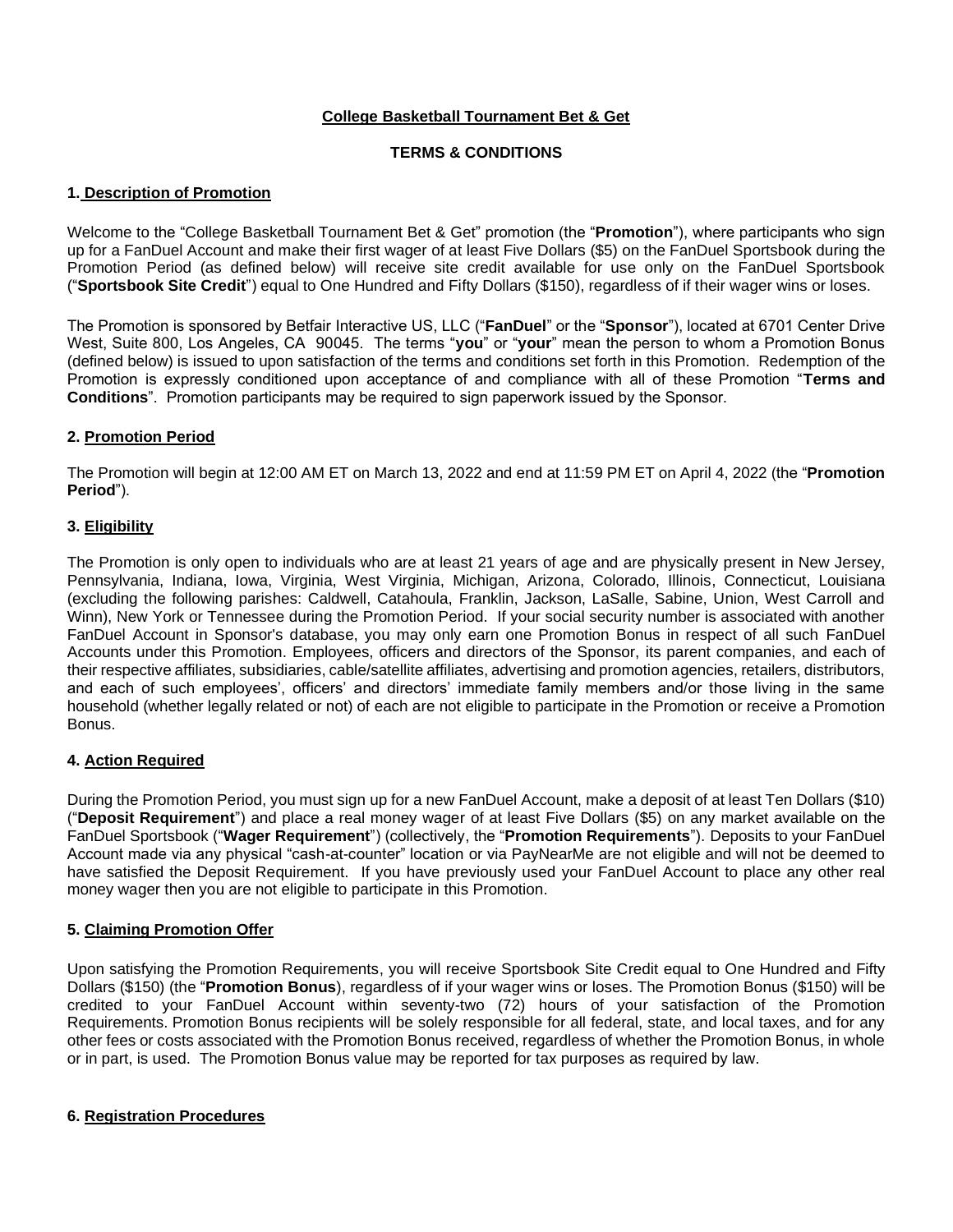To qualify for the Promotion, eligible individuals must register for an active FanDuel member account ("**FanDuel Account**") and become verified to play on the FanDuel Sportsbook during the Promotion Period. Creating a FanDuel Account at www.fanduel.com or https://sportsbook.fanduel.com is free. By submitting your information and creating a FanDuel Account, however, participants will be required to agree to the FanDuel Privacy Policy and Terms. If you do not agree to FanDuel's Terms and Privacy Policy, you cannot create a FanDuel Account or participate in this Promotion.

## **7. Limitations on Participation**

In addition to the eligibility requirements in Section 3, FanDuel reserves the right to refuse or otherwise restrict your eligibility to participate in any Promotion for any reason, in its sole discretion, including based on your wagering patterns or wagering history or if you failed to take advantage of any previous Promotion in good faith. This Promotion is void where prohibited by law. Participation in this Promotion precludes your participation in any other introductory Sponsor promotion, including without limitation, the "Risk Free Bet up to \$1000" promotion. Limit of one (1) Promotion Bonus per person.

# **8. Wagering Requirements**

See Section 4. Any wager placed after the expiration of the Promotion Period will not be deemed to satisfy the Wager Requirements. Wagers that are settled using the "Cash Out" feature will not be deemed to satisfy the Wager Requirement. Separately, wagers placed using site credits or any bonus received from a separate Sponsor promotion, including without limitation the "\$1,000 Risk Free Bet" promotion, will not be deemed to satisfy the Wager Requirement.

## **9. Order of Funds Used for Wagering**

Sportsbook Site Credit is used before deposited funds when wagering.

## **10. Eligible Games**

All markets on the FanDuel Sportsbook are eligible to earn a Promotion Bonus. Sportsbook Site Credit may be used to wager on any market available on the FanDuel Sportsbook.

### **11. Restrictions on Withdrawal**

The Promotion Bonus is not transferable and cannot be substituted except in the Sponsor's sole discretion. The Promotion Bonus is non-withdrawable, but any winnings therefrom are immediately withdrawable. **Any unused portion of the Promotion Bonus will be automatically withdrawn from your FanDuel Account fourteen (14) days after being credited to your FanDuel Account.** You may withdraw your deposited funds without penalty at any time.

### **12. Complaints and Cancellation**

Should you wish to cancel your participation in this Promotion at any time, please contact customer support athttps://support.fanduel.com/s/. Upon cancellation, you may withdraw any funds you have deposited into your account without restriction. However, any Promotion Bonus amount in your account may not be withdrawn. For customers located in New York, complaints may be filed directly with the New York State Gaming Commission.

### **13. Gambling Problem**

New Jersey, Pennsylvania, Illinois, and Virginia Customers: If you or someone you know has a gambling problem, help is available. Call 1-800-GAMBLER.

Indiana Customers: For Help with A Gambling Problem, Call 1-800-9-WITH-IT

Colorado Customers: Gambling Problem? Call 1-800-522-4700

West Virginia Customers: Gambling Problem? Call 1-800-GAMBLER or visit [www.1800gambler.net](http://www.1800gambler.net/)

Iowa Customers: Must be 21 years of age or older. If you or someone you know needs gambling treatment call 1-800- BETSOFF.

Arizona Customers: Gambling Problem? Call 1-800-Next-Step or text NEXTSTEP to 53342.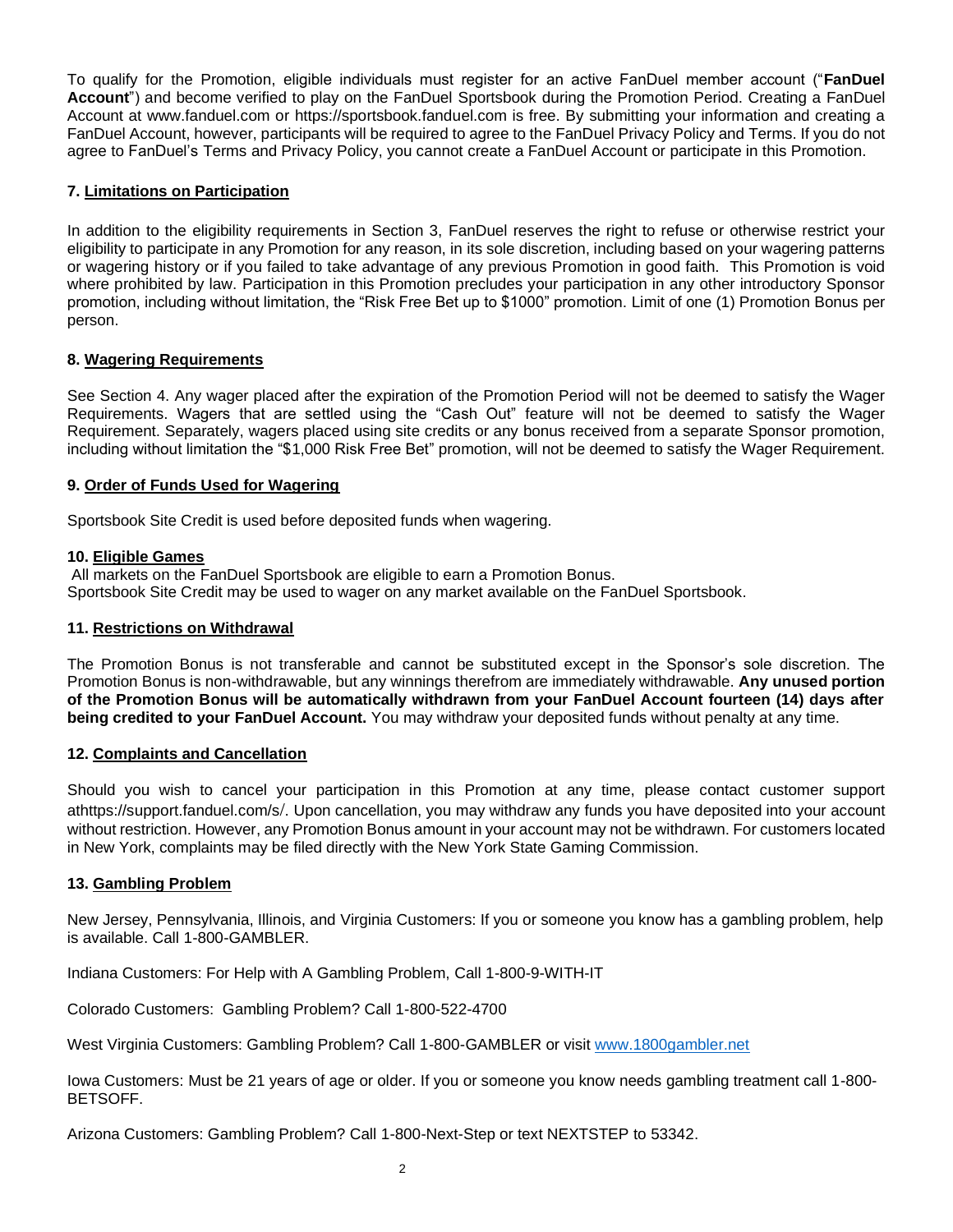Michigan Customers: Gambling Problems? Call 1-800-270-7117 for confidential help.

Tennessee Customers: For problem gambling support, call or text the Tennessee REDLINE 1-800-889-9789.

Connecticut Customers: If you or someone you know has a gambling problem and wants help, call (888) 789-7777 or visit ccpg.org/chat.

New York Customers: For help with a gambling problem, Call 1-877-8HOPE-NY or Text HOPENY (467369)

Louisiana Customers: If you or someone you know has a gambling problem and wants help, call 1-877-770-STOP.

## 14. **Additional Terms**

**Administration:** The Sponsor expressly reserves the right to amend, suspend or terminate this Promotion at any time without prior notice or consent. Administration of this Promotion is at the sole discretion of the Sponsor. Sponsor reserves the right to restrict at any time any FanDuel Account holder from participating in this Promotion for any reason. Any questions relating to eligibility, these Terms and Conditions or any other questions concerning this

Promotion will be resolved at the sole discretion of the Sponsor and its decisions will be final and binding with respect thereto. No groups, clubs, corporations, companies, partnerships, or organizations may participate in this Promotion or reproduce or distribute any portion of these Terms and Conditions to their members.

**Release and Waiver of Liability:** By redeeming this Promotion, participants agree to release, defend, indemnify and hold harmless the Sponsor, its affiliates, gaming license partners, advertising and promotion agencies, directors, officers, employees, representatives and agents from and against any and all liability claims or actions of any kind whatsoever (however named or described) for injuries, death, damages or losses to persons and property which may be sustained in connection with: (i) your participation in the Promotion; and (ii) the receipt, use or misuse of the Promotion Bonus, or while preparing for, participating in, and/or traveling to any Promotion-related activity, including those damages caused by the Sponsor's own negligence. The Sponsor expressly disclaims any responsibility or liability for injury or loss to any person or property relating to the delivery and/or subsequent use or misuse of the Promotion Bonus. In consideration of the Promotion Bonus, each individual hereby agrees and consents, without further authorization, compensation or remuneration of any kind, to the use of such individual's name, photograph, likeness (including his/her voice), biographical information and statements concerning the Promotion, in any and all advertising, promotions and other publicity conducted by the Sponsor and its affiliates.

**Governing Law:** All issues and questions concerning the construction, validity, interpretation and enforceability of these Terms and Conditions or the rights and obligations of participants and the Sponsor in connection with the Promotion will be governed by and construed in accordance with the internal laws of the State of New York, without giving effect to any choice of law or conflict of law rules or provisions that would cause the application of any other laws.

**Dispute Resolution:** The parties each agree to finally settle all disputes only through arbitration; provided, however, the Sponsor shall be entitled to seek injunctive or equitable relief in the state and federal courts in New York County, New York and any other court with jurisdiction over the parties. In arbitration, there is no judge or jury and review is limited. The arbitrator's decision and award is final and binding, with limited exceptions, and judgment on the award may be entered in any court with jurisdiction. The parties agree that, except as set forth above, any claim, suit, action or proceeding arising out of or relating to this Promotion shall be resolved solely by binding arbitration before a sole arbitrator under the streamlined Arbitration Rules Procedures of JAMS Inc. ("JAMS") or any successor to JAMS. In the event JAMS is unwilling or unable to set a hearing date within fourteen (14) days of the filing of a "Demand for Arbitration", then either party can elect to have the arbitration administered by the American Arbitration Association ("AAA") or any other mutually agreeable arbitration administration service. If an in-person hearing is required, then it will take place in New York, New York. The federal or state law that applies to these Terms and Conditions will also apply during the arbitration. Disputes will be arbitrated only on an individual basis and will not be consolidated with any other proceedings that involve any claims or controversy of another party, including any class actions; provided, however, if for any reason any court or arbitrator holds that this restriction is unconscionable or unenforceable, then the agreement to arbitrate doesn't apply and the dispute must be brought in a court of competent jurisdiction in New York County, New York. The Sponsor agrees to pay the administrative and arbitrator's fees in order to conduct the arbitration (but specifically